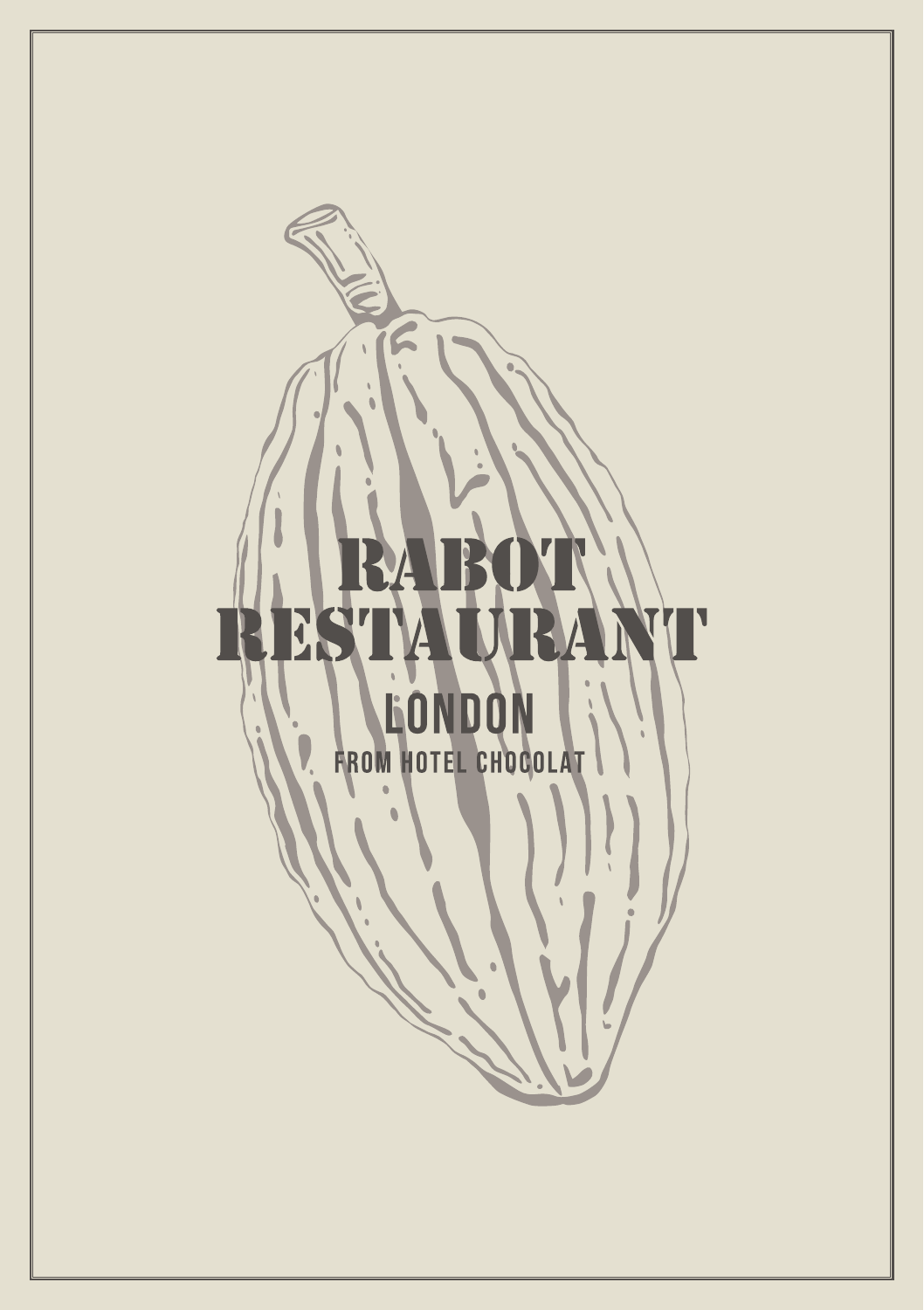# TIPPLES

**Hotel Chocolat Prosecco Superiore DOCG £7.50**

**Mimosa £7.50** Freshly squeezed Borough orange juice, Prosecco Superiore DOCG. **Bloody Mary of the Gods £9.50** Absolut Vodka, Spicy Mix, tomato and lemon juice. Lime, cacao and celery garnish. Infused with whole roasted cacao beans – *Theobroma cacao*, 'food of the gods'.

# **MARKET SMOOTHIES**

Produce chosen fresh from the Market this morning, blended to order.

**Blueberry, raspberry, strawberry (VE)** 240kcal

#### **Rabot Porridge £4.50**

Satisfyingly chunky rolled oats. Stir in cacao honey and our 70% dark chocolate, to taste. Organic dairy or oat milk – you decide. (V) 520kcal

#### **Fruit Platter £9.50**

Start the day the right way. Rustic Market-ripe fruit, cut à la minute for freshness. Revitalising cacao pulp sorbet with nibs. Breakfast for one or a side for two. (V) 191kcal

#### **Coconut & Cacao Smoothie Bowl £5.75**

Things that grow together, go together, and these two thrive side-by-side on our Saint Lucia cacao farm. Pineapple adds zing, banana brings texture and there's spinach for your well-being. Inspired by breakfast at our hotel, as the Caribbean sun rises over the Piton Mountains. (VE) 224kcal

#### **Banana-Cacao Pancakes £10.50**

Smashed Market bananas and cacao nibs in lieu of flour, for a more satisfying pancake. Lightened by yoghurt and cacao pulp sorbet. 70% dark chocolate sauce to drizzle. Tangy raspberry coulis. (V) 566kcal

#### **Cacao-Braised Beef Mac & Cheese Muffin £11.50**

For the morning after the night before. Stuffed into a fluffy English muffin: creamy al dente macaroni; melted mature Cheddar; cacao-braised beef featherblade; sautéed mushrooms. Atop: poached egg. (A) 450kcal

#### **Salmon & Scallop £12.50**

Scottish salmon slowly cured in our own Cacao Gin. Flash-seared king scallop. Toasted English muffin and a perfectly poached egg. Smattering of cacao nibs and rocket. (SF, A) 324kcal

#### **The Rabot Full English £12.50**

Sausages enriched with cacao beer beef stock. Thick-cut, smoked streaky bacon. Fluffy toasted English muffin, poached egg, white chocolate hollandaise. Roasted tomato and Portobello mushroom dusted with cacao nibs. What mornings were made for. (A) 510kcal

#### **Cacao-Avocado, Poached Egg & Sourdough £9.50**

From our friends Bread Ahead down the road: thick-sliced, toasted sourdough, with gleefully smashed avocado and ground nibs. Cacao salsa and zingy limepickle dressing. (V) 250kcal

#### **Sweet Potato & Red Pepper Hash £9.50**

Refreshing cacao pulp and malty nibs. Poached egg. Cacao-avocado crush. Crispy sweet potato spirals. (V) 313kcal

#### **Garden Breakfast £10.50**

Toasted English muffin, cacao hash, lightly spiced aubergine and Portobello mushroom. Poached egg. Salad of wilted spinach, vine tomatoes and nib-oil tossed rocket. Drizzle of white chocolate hollandaise. (V) 203kcal

#### **Rabot Benedict Breakfast Salad £8.50**

Subtly sweet baby spinach and curly frisée lettuce contrast with smoked streaky bacon. Flourish of cacao nibs, sourdough croutons, white chocolate hollandaise. 482kcal

**Vegan options available; ask your server.**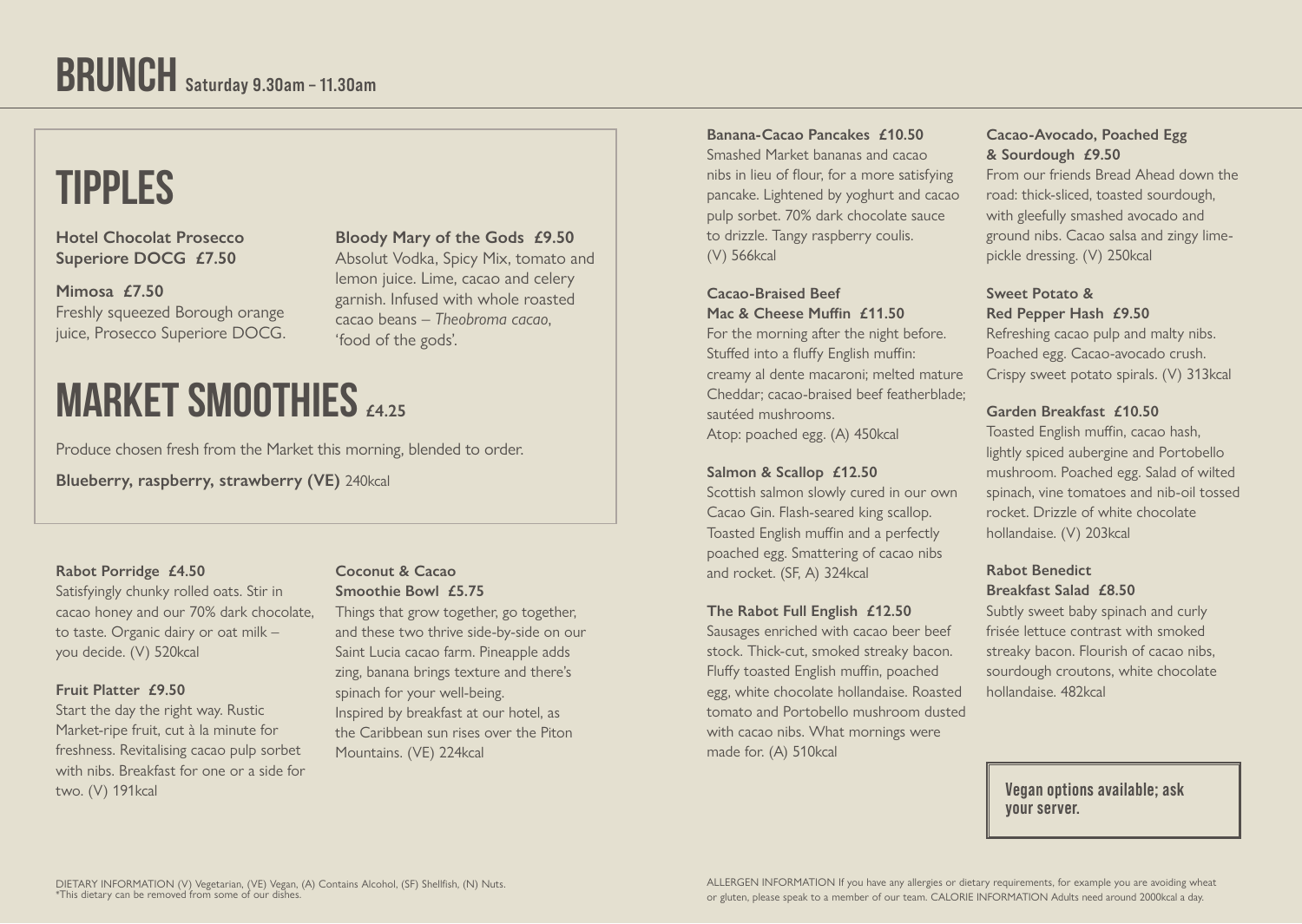

Rabot London offers a range of contemporary dishes drawing on the best culinary traditions of the Caribbean, West Indies and Britain, using freshly roasted cacao as a subtle savoury spice. Rabot brings to Londoners the cacao-centric cuisine of its hugely successful sibling, the Rabot Restaurant, Saint Lucia, launched on our 275-year-old Rabot Estate cacao farm in 2011.



## **STARTERS**

#### **British Goat's Cheese & Beetroot £9**

Tart British goat's cheese, whipped smooth with delicate, lychee-like cacao pulp. Parkinspiced soda bread for comfort. Beautifully crisp, paper-fine flatbread for crunch. Earthy beetroot purée. Roasted, ground pumpkin and cacao nib crumb. A lighter starter. (V) 200kcal

#### **NEW Pea & Mint Soup £8**

Fresh, warm mint and pea soup, poured over dairy-free cream cheese for richness that deepens with each spoonful. Market petit pois. Cacao pulp for lychee-like lightness. Nibs for subtle savoury spice. (VE) 192kcal

#### **Hereford Beef Yorkshire Pudding £9**

A starter that boasts a roast. Yorkshire pudding on a velvety cacao-red wine reduction, filled with creamy white chocolate mash. 24-hour cacao nib marinated, grass-fed Hereford beef flank, seared rare for exceptional flavour. (A) 402kcal

#### **Pulled Pork Piton £9**

Tender, slow-cooked pulled pork with a crisp breadcrumb and cacao nib coating. Shaped after the two sea mountains that overlook our island hideaway and cacao farm in Saint Lucia. 471kcal.

**Vegan options available; ask your server.**

#### **Seared King Scallops £13**

Our most popular starter. Scottish coastal king scallops direct from our market angler partner, flash seared with crunchy, intense cacao nibs. Creamy white chocolate and sweetcorn purée. (SF) 407kcal

#### **NEW Cacao Gin Cured Salmon £10**

Salmon from chill Scottish waters, cured for 12 hours in our award-winning Cacao Gin. Tender, silky, with a burst of juniper and malty cacao depth. Crisp, delicately spiced parkin. Cacao Gin and tonic gel. Cacao pulp cream. (A) 327kcal

#### **Sharing Platter £22**

Pulled Pork Piton, Cacao Gin Cured Salmon, British Goat's Cheese & Beetroot. (A) 499kcal per 1/2

#### **NEW Applewood-Smoked, New-Season Asparagus £10**

Fresh British baby asparagus tips, sautéed with cacao butter, flash-smoked with applewood for a whisper of depth. Quail egg for richness. Cacao nib crumb for crispness. Wild mushrooms, cacao-celeriac purée. (A) (VE\*) 111kcal

#### **Rabot Breadbasket £6**

Market focaccia, baked next door. Delicately toasted for crunch, with velvety chocolate balsamic reduction, bright, herby cacao pesto and silky nib butter. Made to share. (V,N) 506kcal

ALLERGEN INFORMATION If you have any allergies or dietary requirements, for example you are avoiding wheat or gluten, please speak to a member of our team. CALORIE INFORMATION Adults need around 2000kcal a day.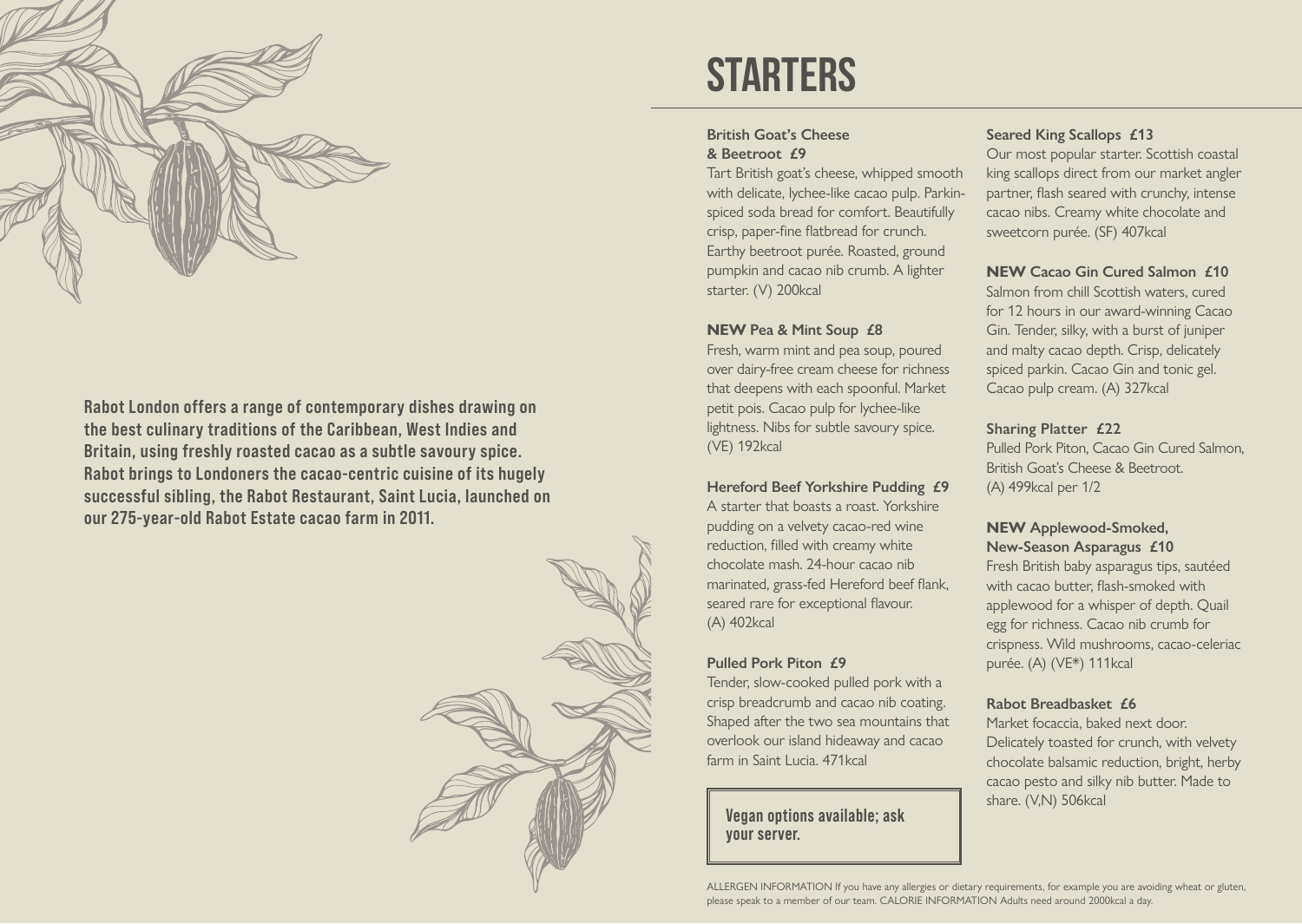#### **Seafood Cacao Bouillabaisse £22**

We spend hours making the silken broth for our much-loved bouillabaisse. It bubbles slowly, brimming with cacao nibs, fresh tomatoes, herbs and fennel. We spike it with cayenne and saffron before adding the freshest fish and shellfish. We use only line-caught, sustainable fish, never farmed. (SF, A) 397kcal

#### **Salt Marsh Lamb £26**

Purebred Romney loin, marinated for 24 hours in cacao nibs then slow-cooked to pink perfection. Rolled in pistachios and fresh herbs. Velvety reduced stock. Chocolate demi-glace. Mint oil. Baby turnip. Delicate turnip and carrot purées. (A\*, N) 408kcal

#### **Beet Wellington £18**

Beet not beef. Borough beetroot marinated in cacao nibs, pomegranate molasses and apple. Baked with mushroom, spinach and cacao nib duxelles in puff pastry. Market baby vegetables and cashew sour cream. (VE, N) 317kcal

#### **12-hour Marinated 'Bois Bandé' Chicken £19**

Bois Bandé (pronounced 'Bwah Bonday') rum has been loved for centuries by the local communities around our cacao farm. A riot of spice and sweetness, with notes of cinnamon, star anise and nutmeg and one special ingredient – the bark of tropical tree *Richeria grandis.* Unites chicken breast and sweet potato. (A) 679kcal

#### **NEW British Pollock £22**

Mild yet meaty, with a satisfyingly thick flake. Marinated in lychee-like cacao pulp and then pan-seared with a fennel seed and cacao crumb. Market vegetables. Squid ink tuile for crispness and umami notes. Herb and cacao oil. 417kcal

#### **Slow-Cooked Hereford Beef £23**

Prime grass-fed featherblade, marinated in cacao nibs for 24 hours, then slow-cooked until it falls apart. Stuffed with fresh herb duxelles. Deep, rich glaze of beef stock, red wine, 70% dark and balsamic. King oyster mushrooms, sautéed in cacao butter. Pea purée. (A) 423kcal **Add white chocolate mash: £4.50** 248kcal

#### **Mac & Cheese £16**

A national treasure on our island home of Saint Lucia. For ours we heighten the flavour with a hint of mushroom in creamy, melted mature Cheddar. Served in a puff pastry bowl, kneaded with nutty cacao nibs, and with a whirl of smoked paprika slaw. (V) 661kcal

- Take it to another level. Add cacao-infused Hereford beef trimmings £5 (A) 171kcal

#### **Saint Lucian-Style Hake £20**

Succulent British South Coast hake with an unmissably crisp fresh-herb and cacao nib crust. Sweetcorn and white chocolate purée. Coconut, cacao and tamarind sauce: our homage to the zingy Caribbean fruit. 235kcal

#### **NEW King Scallops, Clams & Sweetcorn Purée £26**

Tender, juicy king scallops, marinated in subtle, refreshing cacao pulp, seared to perfection and finished with a touch of cacao oil for a delicate smokiness. Subtle, buttery clams. Riot of summer vegetables. Creamy white chocolate and sweetcorn purée. Tart, fragrant yuzu gel. (SF) 348kcal

#### **The King of Burgers £16**

Full-flavoured, tender rump steak, chopped and seared – only a smattering of seasoning is needed. Aged Cheddar, triple-cooked chips, cacao Creole chutney, 70% dark ganache. (A\*) 843kcal Bacon 79kcal Chips 425kcal

#### **Hereford Beef Chateaubriand £80**

450g of tender, grass-fed prime beef: 24-hour marinated in malty cacao nibs and served medium-rare. Comforting, creamy mac and cheese. Rich, nutty bone marrow. Chunky chips. Served with our chef's secret recipe cacao sauce and nearsavoury 90% dark ganache. Dare to dip? (A) To share: 1128kcal per half.

#### **'Inside-Out' Aubergine Curry £16**

Delicately spiced aubergine with fragrant coconut yoghurt inside a sundried tomato concasse. Crowned with market vegetables punctuated with amazingly thin, crisp sheets of unleavened bread. (VE) 205kcal

## **SIDES AII** £4.85

**Spiced Caribbean Sweet Potato Wedges** (VE) Oven-baked with cacao barbecue sauce. 420kcal

**Sautéed Market Spinach** (V) With cacao nih butter. 208kcal

**Seasonal Greens** (VE) English asapragus and green beans. 61kcal **White Chocolate Mash** (V) Shouldn't work, but it does. Addictive. 248kcal

**Thick-Cut Chips** (VE) With cacao ketchup. 425kcal

DIETARY INFORMATION (V) Vegetarian, (VE) Vegan, (A) Contains Alcohol, (SF) Shellfish, (N) Nuts. \*This dietary can be removed from some of our dishes.

ALLERGEN INFORMATION If you have any allergies or dietary requirements, for example you are avoiding wheat or gluten, please speak to a member of our team. CALORIE INFORMATION Adults need around 2000kcal a day.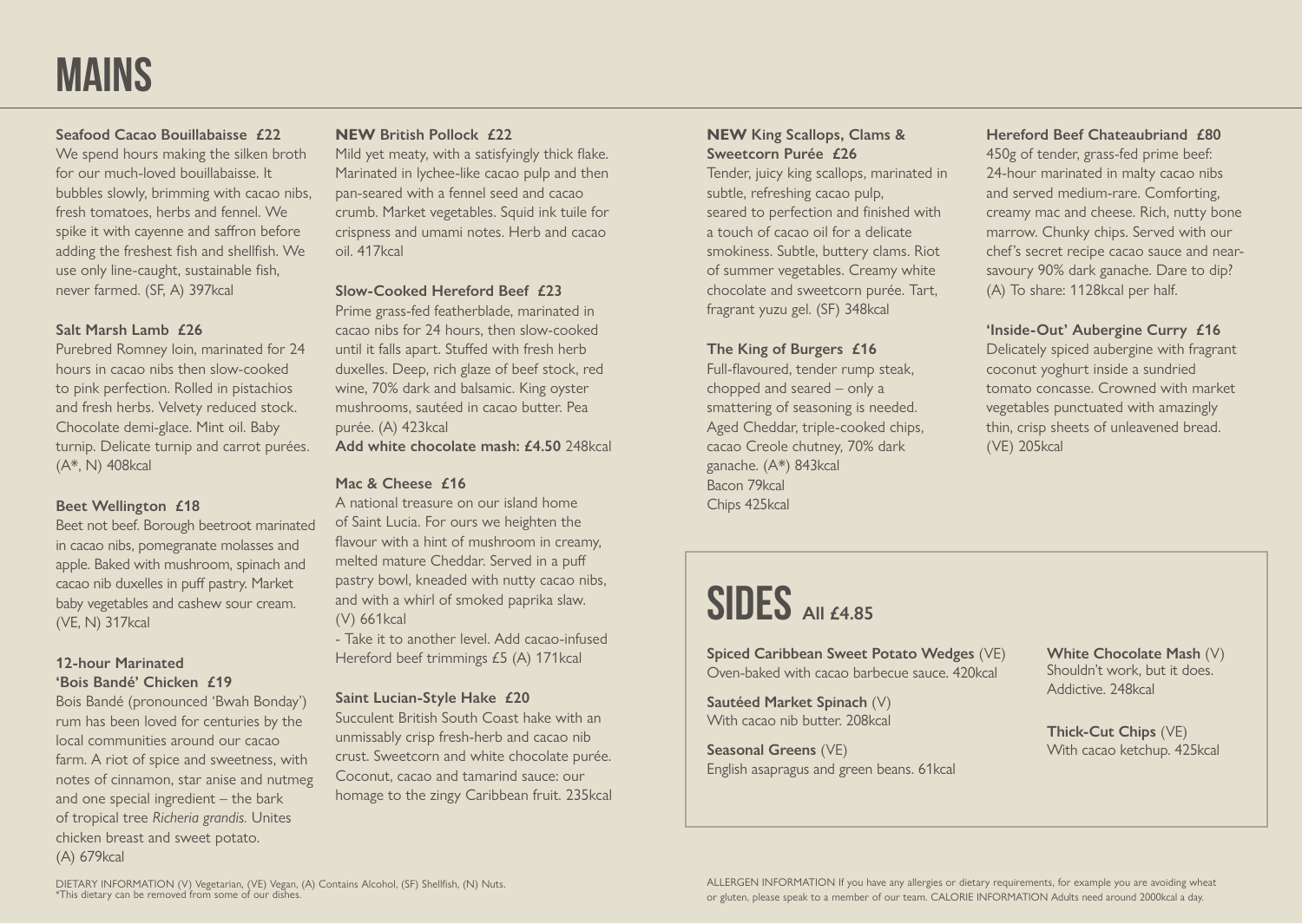## DESSERTS

#### **Crumbly Rhubarb Tartlet £9**

Grated coconut and almond frangipane with a classic crumble topping. Crumbly then gooey, with a rush of warm, freshly baked notes. Market rhubarb and sorbet for freshness. 70% dark chocolate for richness. (VE, N) 189kcal

#### **Mousse Seduction £10**

Trio of smooth, intense mousse quenelles: 65% Supermilk, 70% dark, 90% dark. Beautifully crisp sablé, nibbly pumpkin seed crumble, sticky caramelised Nigella and sesame seeds. Lose yourself. (V, N) 750kcal

**Chocolate Sticky Toffee Pudding £11** Trio of light yet comforting sponges: malty, deep, not too sweet. Warm butterscotch pouring sauce. Pumpkin and almond for texture. Fresh raspberry for contrast. Light-as-air Cocoa Whip. (V, A) 1015kcal

#### **Trio of Island Sorbets £8**

Our pièce de refreshment. Delicate cacao pulp, gently juicy guava, caramelised and roasted pineapple. Ground cacao nibs for crunch. (VE) 186kcal

#### **NEW BAFTA Supermilk Chocolate Mousse £10**

A marriage of two desserts, each served at the legendary British Academy Film Awards dinner. Deep and velvety 65% Supermilk chocolate mousse and malty salted caramel ganache. Crumbly chocolate tartlet with light blueberry crémeux for refreshment. (N) 434kcal

#### **NEW White Chocolate Lemon Curd & Raspberry Sorbet £10**

Smooth-then-zesty white chocolate lemon curd. Thick, buttery shortbread with tangy raspberry and lemon-thyme sorbet. Crisp cacao nib meringue shard. Dotted with silky pralines. Utter spring refreshment. (N) 403kcal

#### **Molten Chocolate Lava £12**

Your cake runneth over with intense 70% dark. Served with a sesame and Nigella seed tuile and house cacao nib ice cream, gently infused over 24 hours. (V) 712kcal

# The Anatomy of Cacao

We've long adhered to the Japanese principle of mottainai: the elegance in producing as little waste as possible and using the full value of everything. The cacao bean is no exception. While other chocolate-makers often discard everything but the nib, we've discovered the potential of every part.

This practice is part of our Planet Pledge: a commitment to minimising our environmental impact by reducing energy, plastic and food waste, as well as food miles.

hotelchocolat.com/planetpledge



fig. 2.1 The Pulp Flavours of lychee. We use for: sorbets. cocktails and marinades.

fig. 2.2 The Bean Needs to be fermented and sun dried, then delicious. See fig 3.



**The Cacao Pod**

#### fig.  $3$

fig. 3.1 The Shell Flavours of: toast, umami. We use for: tea infusion drinks cooking stock and spice mixes.



fig. 3.2 The Nib

Flavours of: cacao, oak and tannins We use for: marinades, sauce enriching, crusts, and grinding up to make chocolate and chocolate drinks.

**Cut Caca0 Pod**

**Caca0 Bean**

fig. 2.3 The Husk We use for: organic composting.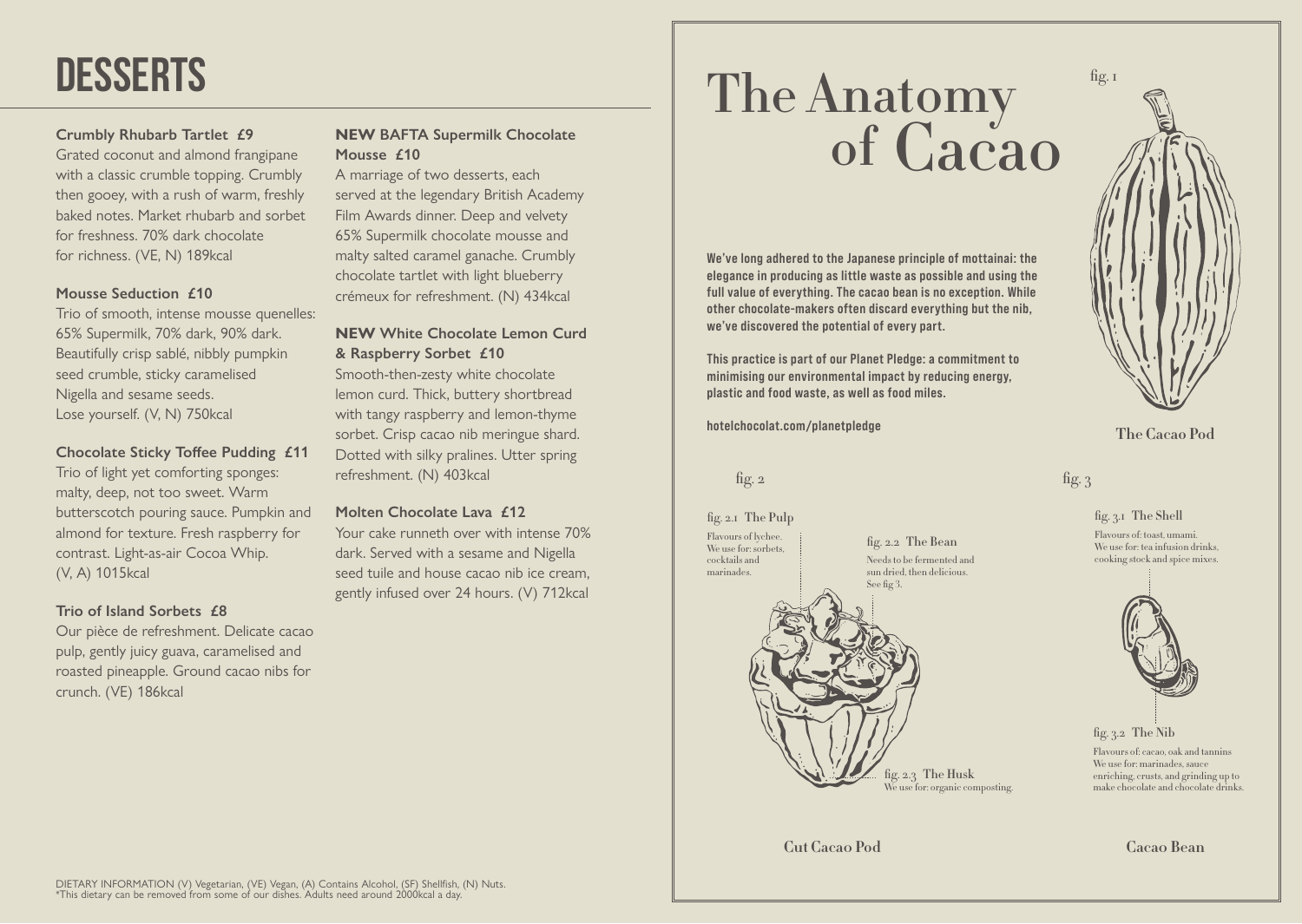## LIGHT BITES Wednesday to Saturday 12pm - 10pm

#### **Rabot Breadbasket £6**

Market focaccia, baked next door. Delicately toasted for crunch, with velvety chocolate balsamic reduction, bright, herby cacao pesto and silky nib butter. Made to share. (V, N) 506kcal

#### **Cheese & Charcuterie £18**

Market meats including spicy chorizo, hand-sliced 40-feet from our door. Brie, Cheddar, Stilton. Garlic-baked sourdough sliced thin and drizzled with olive oil. Cacao-nib Chairman's Reserve Rum chutney. (A) 1532kcal

**Cacao Mac & Cheese Bites £8** Our classic, oozing with melted mature Cheddar and mushrooms, served arancini-style: coated with panko and cacao nibs. Cacao ketchup dip.

(V) 509kcal

**Cacao-Creole Chicken Wings £7** Corn-fed, free-range. Cacao nib chutney with cherry tomatoes, golden raisins and mustard seed. Warming cayenne pepper. 488kcal

#### Good food in good conscience

Our grocery: Our neighbours.

Free range: We insist on it, from egg to chicken.

Pastry: Made fresh on-site – our chefs taste-test to perfection.

#### **Cacao-Battered Spiced Calamari £7** Squid in a light cacao batter. Dash of mild cacao-chilli sauce. (SF) 451kcal

**Cacao Pulled-Pork Nachos £8.50** Pulled pork, slow-cooked overnight in our cacao barbecue sauce. Cacao pulp sour cream, nib guacamole and cacao-chilli salsa. Jalapeños and melted mature Cheddar. 917kcal

**Chips £4.50** Chunky-cut. Cacao ketchup for dunking. (V) 425kcal

**Martini Olives £3.50** 219kcal

**Mixed Nuts** (N) **£3.50** 471kcal

### AFTERNOON TEA OF THE GODS Thursday to Saturday 1pm – 5pm

## **SANDWICHES**

**Egg Mayonnaise Brioche** Aroma of fresh-baked brioche? We make our own to create that 'just right' bite, the perfect hold for egg and chive mayonnaise with a malty edge of cacao nibs. (V)

**Pea & Tarragon Mousse on Rye Sourdough** Made with chickpea, lychee-like cacao pulp and fresh lemon juice. Pea shoots and radish thinly sliced. (VE)

#### **Cacao Gin Salmon, Cream Cheese & Dill**

Lightly smoked Scottish salmon, marinated in our own award-winning Cacao Gin. Cream cheese whipped with cacao pulp. Hint of fresh dill. The classic, taken up a notch. (A)

**Creole Chicken with Pumpkin Mayonnaise**

Heat of warm, smoky Saint Lucian spices and cayenne pepper, tamed with pumpkin mayonnaise.

#### **Marinated Beef & White Chocolate Horseradish**

A cut above. Grass-fed Hereford beef 24-hour marinated with treacle and parkin spices. Fiery wasabi horseradish tempered with our high-cacao-butter white.

£35 each. Includes your choice of hot drink: tea, coffee or drinking chocolate. Vegetarian options available; ask your server.

Add a glass of Hotel Chocolat Prosecco Superiore DOCG for £5 each.

## CAKES & SCONES

#### **Strawberry & Vanilla Cheesecake**

Forget tradition. Cheesecake reimagined as a light, airy mousse made with fragrant Madagascan vanilla and all-natural strawberry gel. Cacao nib crunch in the biscuit base. (V)

#### **Chocolate & Cherry Gâteau Opéra**

Opulent layers of light chocolate mousse, cherry coulis and Madagascan vanilla sponge. Topped with a kirsch-soaked cherry and 70% dark ganache. (V, A)

#### **Fresh-Baked Sultana Scone & Cinnamon Scone**

Lavish your way. Strawberry jam, clotted cream or 70% chocolate ganache first?

#### **Tasting Chocolates**

Ask your server for today's selection. Accompanied by cacao beans. (V, N) Two chocolates 135kcal (the chocolates may vary)

1416kcal per portion.

ALLERGEN INFORMATION If you have any allergies or dietary requirements, for example you are avoiding wheat or gluten, please speak to a member of our team. CALORIE INFORMATION Adults need around 2000kcal a day.